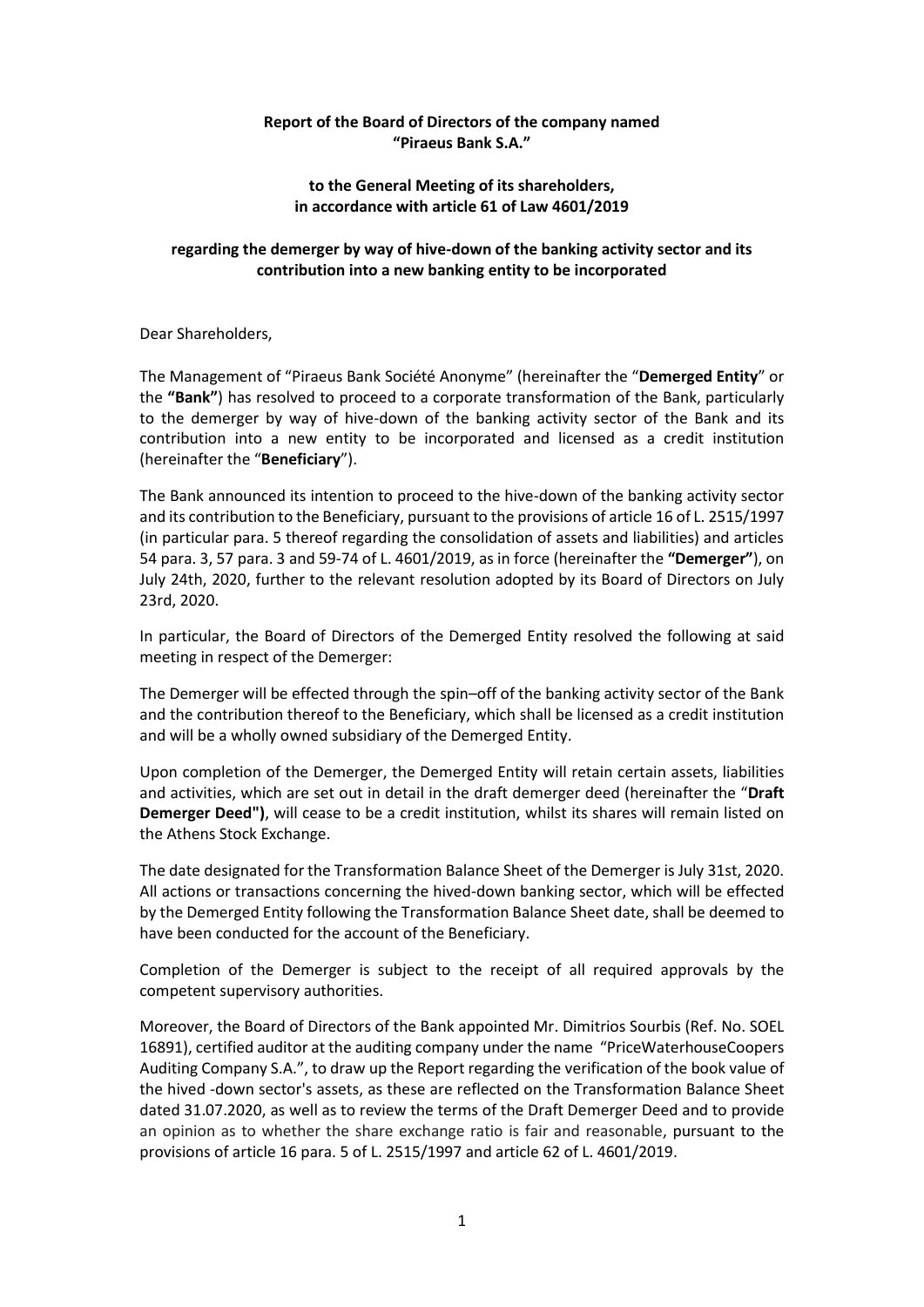The Board of Directors of the Bank has drawn up in writing, in accordance with the provisions of article 16 of L. 2515/1997 and article 59 of L. 4601/2019, as in force, the Draft Demerger Deed in connection with the Demerger by way of hive-down of the banking sector and its contribution into a new entity to be incorporated.

Pursuant to the provisions of article 61 of L. 4601/2019, the Board of Directors of the Bank has drafted this detailed report to explain and justify the legal and business/financial aspects of the Draft Demerger Deed. In particular, the Board of Directors wishes to bring the following to the attention of the General Meeting of the Bank's shareholders:

### **Α. The business and financial aspects of the Demerger**

The decision of the Bank's Management to proceed to said corporate transformation represents an implementing feature of the Bank's business strategy, which has been communicated to investors, and will lead to the optimisation of the Group's organisational and capital structure, which is a prerequisite for the achievement of such strategy objectives, as it will facilitate the faster derecognition of a large amount of NPLs with gross book value of EUR7.0 bn from the Bank's currently existing balance sheet, and will result in a considerable reduction of the NPL to total loans ratio from 50% to 30%. Moreover, this corporate transformation will facilitate any issuance of AT1 or Τ2 securities by the Demerged Entity in the future, as the Group holding company, in accordance with the widely accepted practice in international banking groups, whereby regulatory funds are raised by the ultimate parent company, in order to be further channelled to the Group's banking entities.

In parallel, the derecognition of certain long overdue and largely denounced loans will allow the Beneficiary to preserve not only capital, but also human and material resources, which may be allocated to more efficient banking activities, following a gradual change in the business model of the Bank and the enhancement of digital banking, through the adoption of new technologies and products, which is in line with the publicly announced business plan of the Bank.

Furthermore, this action will enable a substantial reduction of the ECL allowance and the release of funds, which will support the further de-risking of the Bank's balance sheet and will facilitate the financing of the Greek economy, serving the public interest in this manner as well.

Moreover, the proposed Demerger will expand the options available to the Beneficiary to optimally manage the remaining NPLs by using all available tools (restructuring, collections, liquidations, write-offs, selective divestments) and will increase its ability to absorb any costs related thereto, especially when it comes to sustainable businesses that are suited to receive support from the banking system, in order to be able to overcome the current adverse economic circumstances.

Finally, the improvement of the Beneficiary's assets quality and prospects will allow a gradual investment grade enhancement at a consolidated level (Demerged Entity and Beneficiary) to the benefit of the current Piraeus Bank's stock and bond holders, along with other anticipated medium-term benefits pertaining to credit rating, pricing, commercial presence and, consequently, capital position.

In the context of the implementation of the corporate transformation, the assets and liabilities of the hived-down sector, as reflected on the Demerged Entity's Transformation Balance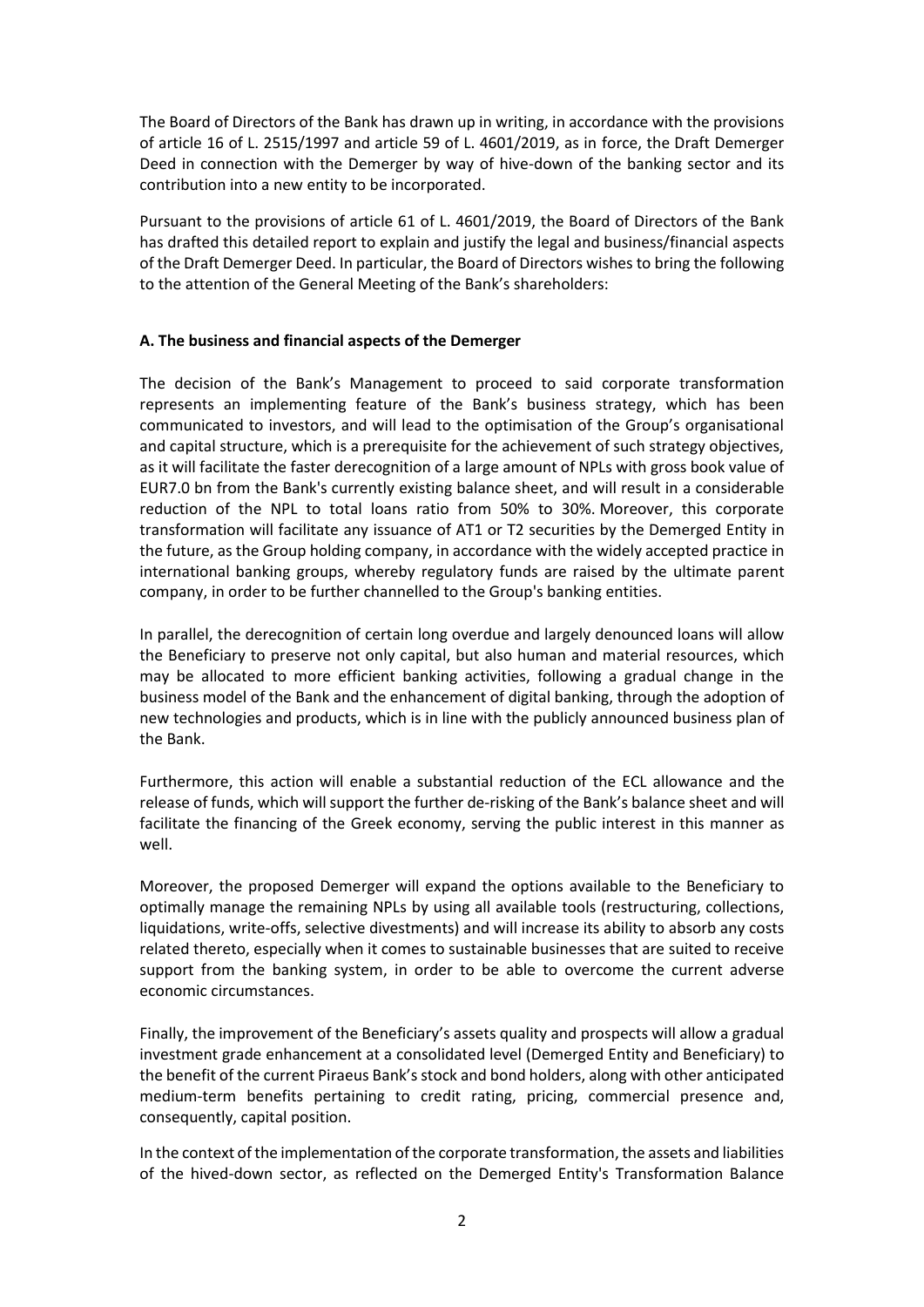Sheet dated 31 July 2020, which was drawn up for the purposes of the Demerger and is attached to the Draft Demerger Deed as Appendix I(hereinafter the "**Transformation Balance Sheet**"), and as these will be formed until the completion of the Demerger, shall be transferred in the context of the Demerger as balance sheet items of the Beneficiary pursuant to article 16 para. 5 of L. 2515/1997.

The banking activity sector, which shall be contributed to the Beneficiary for the purposes of the Demerger, consists of the following:

- i. all deposits;
- ii. all loans with all their corresponding collaterals;
- iii. all liabilities of the Demerged Entity arising from bond loans issued by the Demerged Entity or its subsidiaries, in relation to which the Demerged Entity acts in its capacity as issuer or guarantor, as the case may be, with the exception of the obligations of the Demerged Entity under the following instruments:

(a) all Fixed Rate Reset Dated Subordinated Guaranteed Notes due 26 June 2029 of a total nominal value of €400,000,000, ISIN XS2018638648, in respect of which the Demerged Entity has substituted as Issuer its subsidiary and original issuer of the notes in question "Piraeus Group Finance Plc", under the terms of the Medium-Term Note Programme;

(b) all Fixed Rate Reset Tier 2 Notes due 19 February 2030 of a total nominal value of €500,000,000, ISIN XS2121408996;

(c) all State Subscribed Reset Perpetual Contingent Convertible Common Equity Tier 1 Capital Bonds of a total nominal value of  $E2,040,000,000$ , which were issued by the Demerged Entity on 2 December 2015 pursuant to the provisions of Law 3864/2010;

- iv. unless otherwise specified, all notes held by the Demerged Entity regardless of the relevant issuer (other than those specified under (iii) (a), (b) and (c) herein above) (including, among others, (a) the "Profit Participating Note due 2033", issued by the SPV under the corporate name "Piraeus SNF DAC", (b) the senior notes issued by the SPVs under the corporate names "Phoenix NPL Finance DAC", "Vega I NPL Finance DAC", "Vega II NPL Finance DAC" and "Vega III NPL Finance DAC", and (c) 5% of the mezzanine and junior notes issued by the SPVs under the corporate names "Phoenix NPL Finance DAC", "Vega I NPL Finance DAC", "Vega II NPL Finance DAC" and "Vega III NPL Finance DAC"), with the exception of 95% of the mezzanine and junior notes issued by the aforementioned SPVs, which shall be retained by the Demerged Entity;
- v. all of the Demerged Entity's participations in domestic and foreign legal persons and other entities or undertakings, including participations in subsidiaries, with the exception of the following participations in: (a) the Greek Société Anonyme under the name "Piraeus Agency Solutions Single-Member Société Anonyme Company for the provision of Insurance Products' Distribution and Financial Services", (b) the Ukrainian banking corporation under the name "JSC PIRAEUS BANK ICB" and c) the company under the name "Piraeus Group Capital Ltd", which has its registered seat in the United Kingdom and is engaged in issuing credit instruments;
- vi. all assets and liabilities of the two foreign branches of the Demerged Entity, in particular: (a) of the London branch (PIRAEUS BANK LONDON BRANCH) at 8th Floor, Tower 42, 25 Old Broad Str. EC2N 1 PB, London, UK, with local Branch registration no. BR005808, and (b) of the Frankfurt branch (Piraeus Bank Germany - Frankfurt Branch), at Baseler Str. 46 D-60329 Frankfurt am Main, with local registration no. HRB 51094;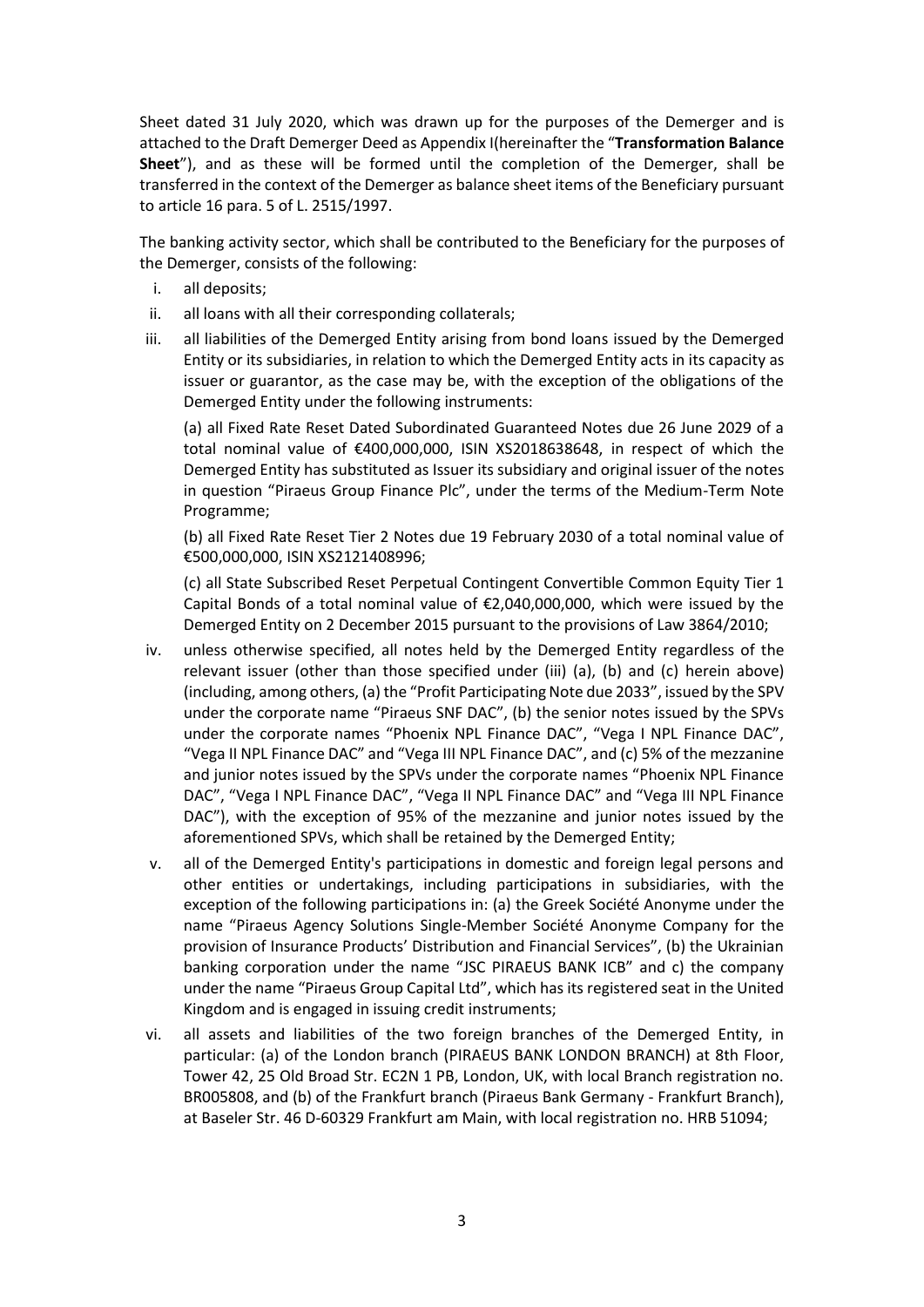- vii. all real estate assets owned by the Demerged Entity, pursuant to the provisions of paras. 7-9 of article 16 of L. 2515/1997, in conjunction with article 140 para. 3 of L. 4601/2019 as in force;
- viii. the debit balances that have arisen for the Demerged Entity based on the provisions of article 27 (paras. 2 and 3) of L. 4172/2013;
- ix. the right to all deferred tax claims, including those determined in accordance with article 27Α of L. 4172/2013;
- x. tax claims and liabilities related to the banking activity sector created and assessed up to the Transformation Balance Sheet date, in particular the right to set off the credit balances of withholding taxes on credit institutions, including those settled pursuant to the provisions of article 93 of L. 4605/2019, except any tax claims from tax withholdings related to the Demerged Entity; and
- xi. other assets and liabilities, as well as all of the Demerged Entity's reserves contained in the Transformation Balance Sheet, to the extent that they are related to any items transferred to the Beneficiary.

Upon completion of the Demerger, the Demerged Entity will retain certain assets, liabilities and activities related to the following:

- i. directly and indirectly participating in domestic and/or foreign legal entities and other entities, undertakings and companies established or to be established, of any form and object;
- ii. undertaking or carrying on insurance intermediation and insurance distribution activities on a retainer, pursuant to the provisions of L. 4583/2018, as in force from time to time, for and on behalf of one or several insurance undertakings (insurance agent), providing insurance advisory services to third parties and to companies of the Demerged Entity's group, as well as researching, studying and analysing insurance related issues;
- iii. providing financial advisory services involving planning, development, research, reorganisation, assessment, business strategy, acquisitions, sales, mergers and restructuring of companies;
- iv. providing specialised shareholders registry services to domestic and/or foreign legal entities, other entities and undertakings of any form and object, established or to be established in the future, whether listed on a trading venue or not;
- v. other activities and services similar or conducive to the above.

Moreover, as a company listed on the Athens Stock Exchange, the Demerged Entity shall retain the investor relations unit, the shareholders' registry unit, as well as an internal audit unit.

Furthermore, the Demerged Entity will retain the following:

i. the liabilities arising from the following instruments:

(a) the Fixed Rate Reset Dated Subordinated Guaranteed Notes due 26 June 2029 of a total nominal value of €400,000,000, ISIN XS2018638648, in respect of which the Demerged Entity has substituted as Issuer its subsidiary and original issuer of the notes in question "Piraeus Group Finance Plc", under the terms of the Medium Term Note Programme;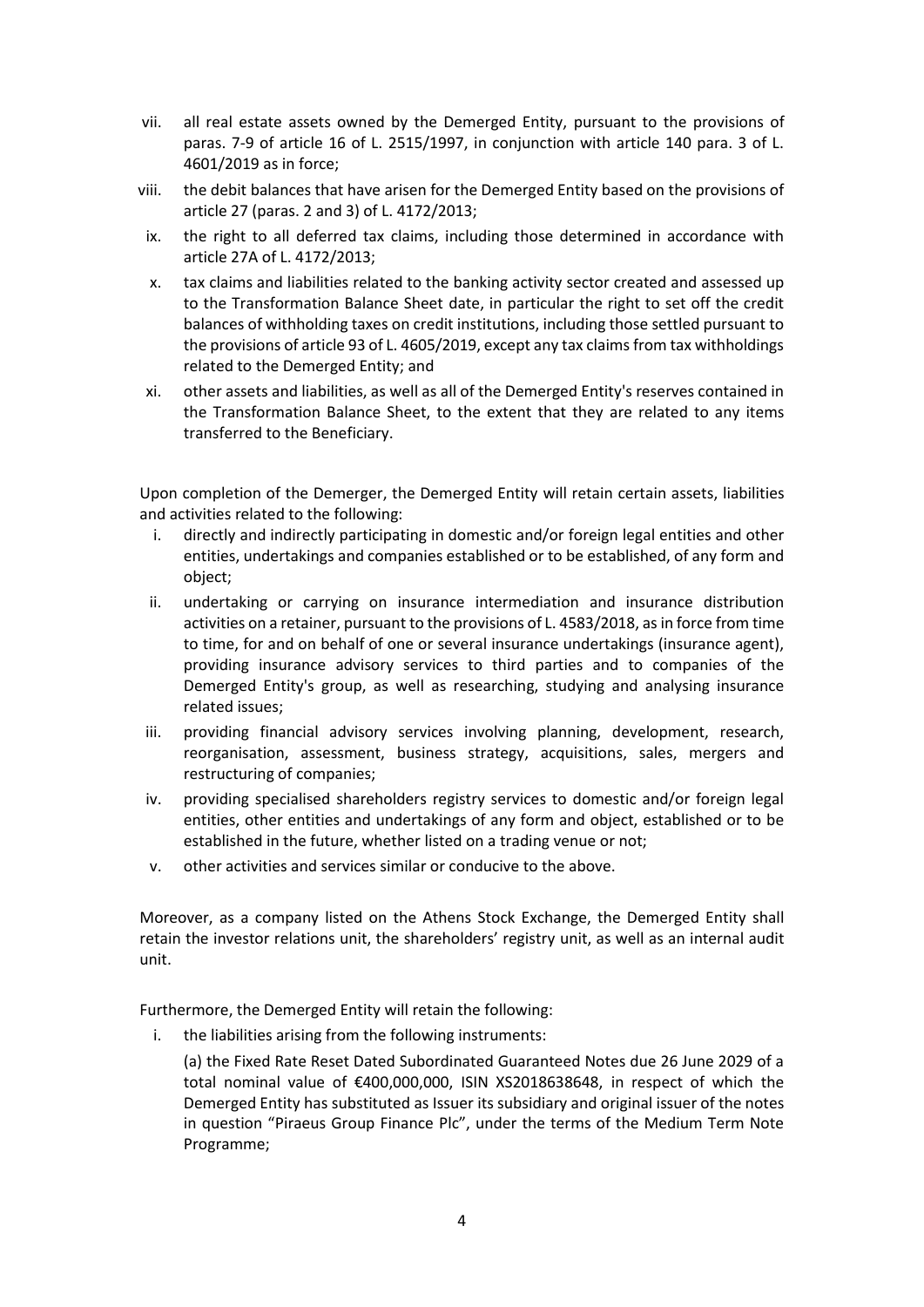(b) the Fixed Rate Reset Tier 2 Notes due 19 February 2030 of a total nominal value of €500,000,000, and ISIN XS2121408996;

(c) the State Subscribed Reset Perpetual Contingent Convertible Common Equity Tier 1 Capital Bonds of a total nominal value of  $\epsilon$ 2,040,000,000, which were issued by the Demerged Entity on 2 December 2015 pursuant to the provisions of Law 3864/2010;

- ii. 95% of the mezzanine and junior notes issued by the SPVs under the company names "Phoenix NPL Finance DAC", "Vega I NPL Finance DAC", "Vega II NPL Finance DAC" and "Vega III NPL Finance DAC",
- iii. its participations in: (a) the Greek Société Anonyme under the name "Piraeus Agency Solutions Single-Member Société Anonyme for the provision of Insurance Products' Distribution Services and Financial Services", (b) the Ukrainian banking corporation under the name "JSC PIRAEUS BANK ICB" and c) the company under the name "Piraeus Group Capital Ltd", which has its registered seat in the United Kingdom and is engaged in issuing credit instruments; and
- iv. cash in the amount of €1,307 mn., primarily for the purpose of subscribing to the Subordinated Notes of a total nominal value of €900 mn. to be issued by the Beneficiary, and the payment of the annual coupons for the years 2020 and 2021 in respect of the €2,040 mn. State Subscribed Reset Perpetual Contingent Convertible Common Equity Tier 1 Capital Bonds, amounting to approx. €165 mn. per annum.

The verification of the book value of the hived down sector's assets, as these are reflected on the Transformation Balance Sheet, has been conducted by the auditing company PriceWaterhouseCoopers Auditing Company S.A. and, in particular, by the Certified Auditor Dimitrios Sourbis (Ref. No. SOEL 16891), who was appointed by virtue of the decision adopted by the Demerged Entity's Board of Directors on 23.7.2020 in accordance with article 16 para. 5 of L. 2515/1997

All actions concerning the hived-down banking sector, which will be effected following the date of the Transformation Balance Sheet and until the Demerger Date (as defined below), shall be deemed to have been conducted for the account of the Beneficiary.

The share capital of the Beneficiary will amount to €5,400 mn., i.e. the amount equal to the net book value of the assets and liabilities of the hived-down banking sector, after deducting any reserves associated with such sector, and shall be divided into 5,400,000,000 common, registered voting shares, each with a nominal value of €1.00, which will be acquired in their entirety by the Demerged Entity on completion of the Demerger.

The terms of the Demerger are considered fair and reasonable given that, pursuant to the provisions of article 16 of L. 2515/1997 and article 57 para. 3 of L. 4601/2019, the Demerged Entity shall receive all shares of the Beneficiary in return for the assets to be transferred to the latter.

In order to confirm the above, the Board of Directors of the Demerged Entity assigned on 23.07.2020 the auditing company "PriceWaterhouseCoopers Auditing Company S.A." and, in particular, Certified Auditor Dimitrios Sourbis (Ref. No. SOEL 16891), to provide the opinion prescribed under article 16 para. 5 of Law 2515/1997, regarding the exchange ratio, which is as follows: "*As per para. 3 of Article 57 of L. 4601/2019 "The demerger through a hive down and the establishment of a new company or new companies is the act by which a company (demerged entity) without being dissolved, transfers to one or more companies that are simultaneously being incorporated (beneficiaries) the sector or sectors defined in the draft demerger deed with the acquisition by the [demerged entity] of the shares of the beneficiary*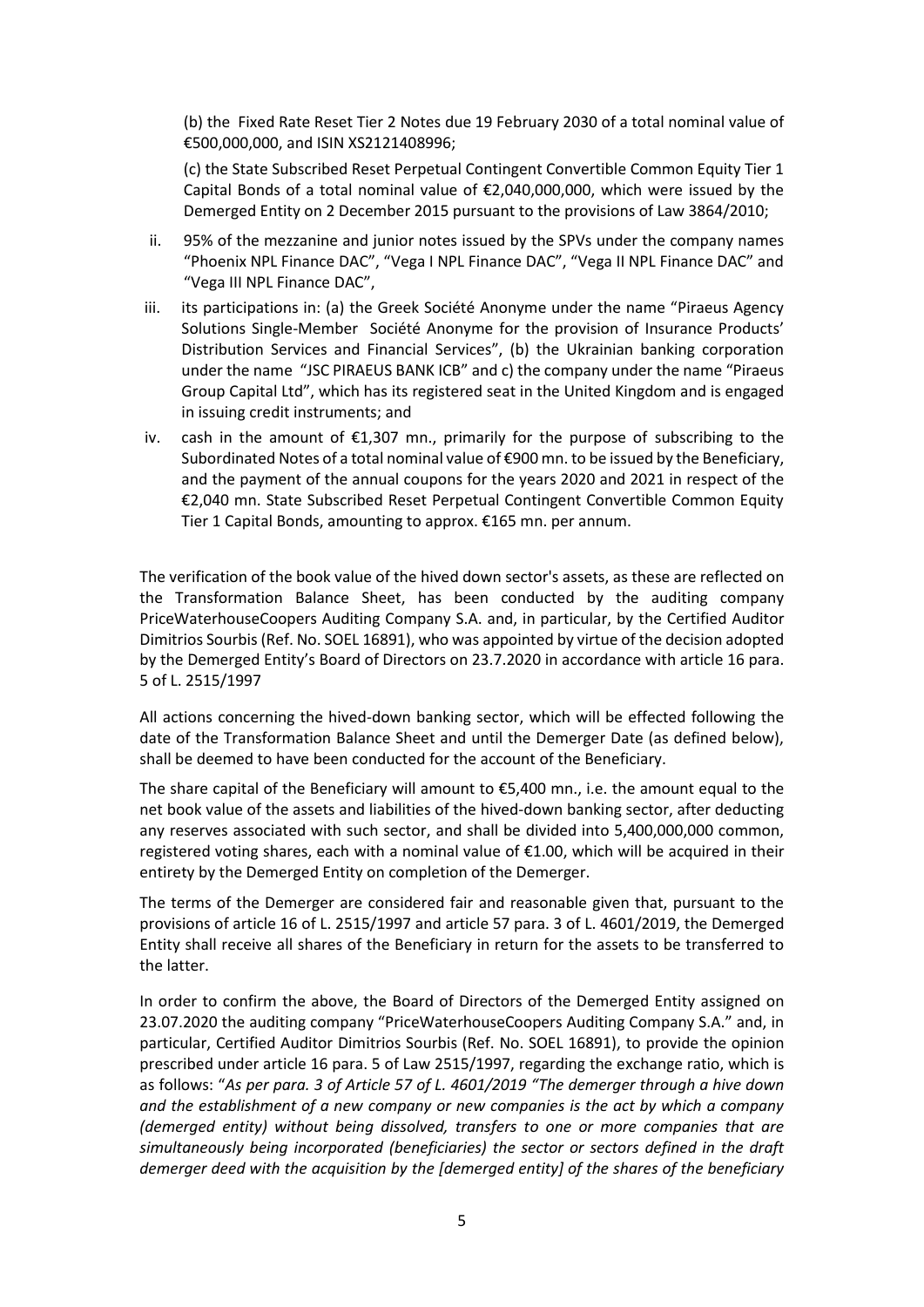*[...] " it is self-evident that there is no share exchange ratio and therefore there is no need to provide an opinion as to whether the share exchange ratio is fair and reasonable as well as, an information on valuation methods for the determination of a proposed share exchange ratio. This demerger is fair and reasonable because the Demerged Entity will acquire all the Beneficiary's shares in exchange for the contributed assets".*

The shares of the Beneficiary, which will be acquired by the Demerged Entity, shall confer to it the right to participate in the profits as well as in any distribution of the Beneficiary to its shareholders, from the Demerger Date onwards, in accordance with the terms and conditions of the applicable legislative and regulatory framework from time to time.

## **Β. The legal aspects of the Demerger**

The Demerger will be effected in accordance with the provisions of article 16 of L. 2515/1997 (in particular paragraph 5 thereof regarding the consolidation of assets and liabilities), in conjunction with articles 54 para. 3, 57 para. 3, 59-74 and 140 para.3 of L. 4601/2019 and article 145 of L. 4261/2014, as in force, by way of hive-down of the banking activity sector of the Demerged Entity and its contribution to the Beneficiary, which will be incorporated upon completion of the hive-down. The Demerger will require the approval of the General Meeting of the Demerged Entity's shareholders, which shall be obtained as prescribed by law and the Demerged Entity's Articles of Association. In addition, the completion of the Demerger is subject to the receipt of all required approvals by the competent supervisory authorities pursuant to applicable law and regulations.

Upon completion of the Demerger, the Demerged Entity will cease to be a credit institution and its name will be changed to "Piraeus Financial Holdings S.A.", with the distinctive title "Piraeus Financial Holdings".

In parallel, the Beneficiary, which will be incorporated by virtue of the notarial deed of the Demerger pursuant to the provisions of the applicable legislative and regulatory framework, shall be a Greek Société Anonyme (credit institution) under the corporate name "Piraeus Bank Société Anonyme", with the distinctive title "Piraeus Bank". Said entity will acquire the hiveddown banking activity sector of the Demerged Entity. The Beneficiary shall be licensed as a credit institution, will be a wholly-owned subsidiary of the Demerged Entity and will be seated in Athens.

It is noted that on the date of registration of the final demerger deed, which shall be drawn up as a notarial deed, with the General Commercial Registry (hereinafter the "**Demerger Date**"), where all other documents prescribed by law shall be filed together with the relevant resolution of the General Meeting of the Demerged Entity's shareholders, the relevant approval of the competent supervising authority and the license to the Beneficiary to operate as a credit institution, the Demerger process shall be concluded and the following shall apply simultaneously and ipso jure vis-a-vis the Demerged Entity and the Beneficiary, as well as third parties:

i. The Beneficiary, which will obtain a license to operate as a credit institution, shall substitute the Demerged Entity by way of universal succession to all contributed assets and liabilities, as these are set out in the Transformation Balance Sheet of the hived down sector and formed until the Demerger Date. In the context of the universal succession, pursuant to the provisions of article 70 para. 2a of L. 4601/2019, the Beneficiary shall acquire all rights, obligations and legal relationships of the hived down sector or related thereto in general, including all administrative licenses issued in the Demerged Entity's name concerning the contributed assets.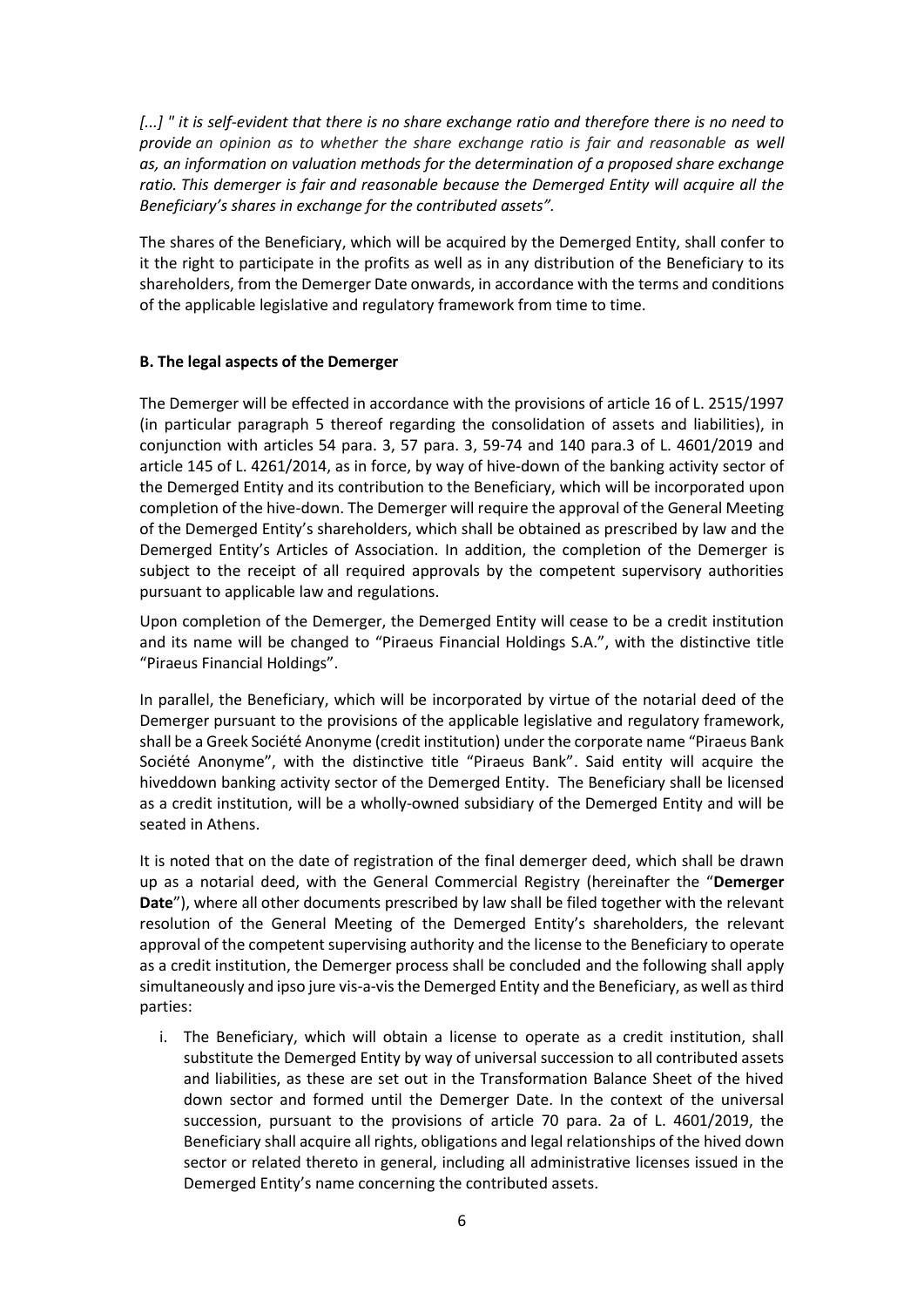It is noted that, as part of the contribution of the hived down sector, all other rights, obligations, intangible assets and any other assets or liabilities related to the hived down sector in general shall be transferred to the Beneficiary without the need for any specific reference herein or in the final Demerger Deed, which shall be drawn up as a notarial deed. Unless otherwise provided in the Draft Demerger Deed, any assets and liabilities, authorizations of any kind, rights or legal relationships of the Demerged Entity related to the hived down sector, including without limitation all rights on trademarks, distinctive marks and intellectual property rights, are transferred to the Beneficiary, even if not explicitly mentioned in the Transformation Balance Sheet.

It is noted that any and all Demerged Entity's rights over real estate assets (whether rights in rem or otherwise), regardless whether they have been exercised to this day, are transferred to the Beneficiary without the need for any specific reference herein or in the final Demerger Deed, which shall be drawn up as a notarial deed.

It is clarified that, in the case of rights, obligations and, in general any assets or liabilities or legal relationships of the hived down sector or related to it, which are governed by foreign law that does not recognize the concept of universal succession in case of a hive down under Greek law, the Demerged Entity and the Beneficiary shall arrange for all appropriate action to be taken, in order to consummate the transfer of such assets, rights, obligations and legal relationships to the Beneficiary in accordance with applicable law, as in force.

To the extent that it is not feasible to transfer said assets, rights, obligations and legal relationships to the Beneficiary as set out herein above, the following shall apply: in relation to any non-transferred obligations, the Beneficiary shall duly fulfil such obligations and shall remit to the Demerged Entity without any undue delay any amount irrevocably charged to the latter; whereas in relation to any rights, the Demerged Entity shall collect or liquidate these in accordance with the Beneficiary's instructions, without the right to re-invest the above amounts, and shall subsequently deliver the liquidation proceeds to the Beneficiary without undue delay, however there shall be no obligation to remit any amount to the Beneficiary prior to having received the same. Moreover, the Demerged Entity shall not dispose of any such assets in any way, other than to secure their corresponding remittance to the Beneficiary and subject to the prior written consent of the Beneficiary.

ii. Any pending lawsuits of the Demerged Entity, which relate to the hived down sector, shall be continued ipso jure by the Beneficiary or against it, without any specific reference needed on the part of the Beneficiary for the continuation of the proceedings, and no legal interruption of the trial shall take place as a result of the Demerger. With respect to any lawsuits of the Demerged Entity pending abroad, which relate to the hived-down sector, the Demerged Entity and the Beneficiary shall proceed with any necessary actions, as per the applicable procedural law, for the continuation of the proceedings by the Beneficiary and, where required pursuant to the applicable foreign procedural law, the trial shall continue with both the Beneficiary and the Demerged Entity as litigants, in which case the provisions of this para. 4(ii) shall apply accordingly. To the extent that in the abovementioned cases it is not feasible for the Beneficiary to continue the proceedings, same shall be continued by the Demerged Entity on the instructions and at the expense of the Beneficiary and, as to all other matters, the provisions of this para. 4(ii) shall apply accordingly.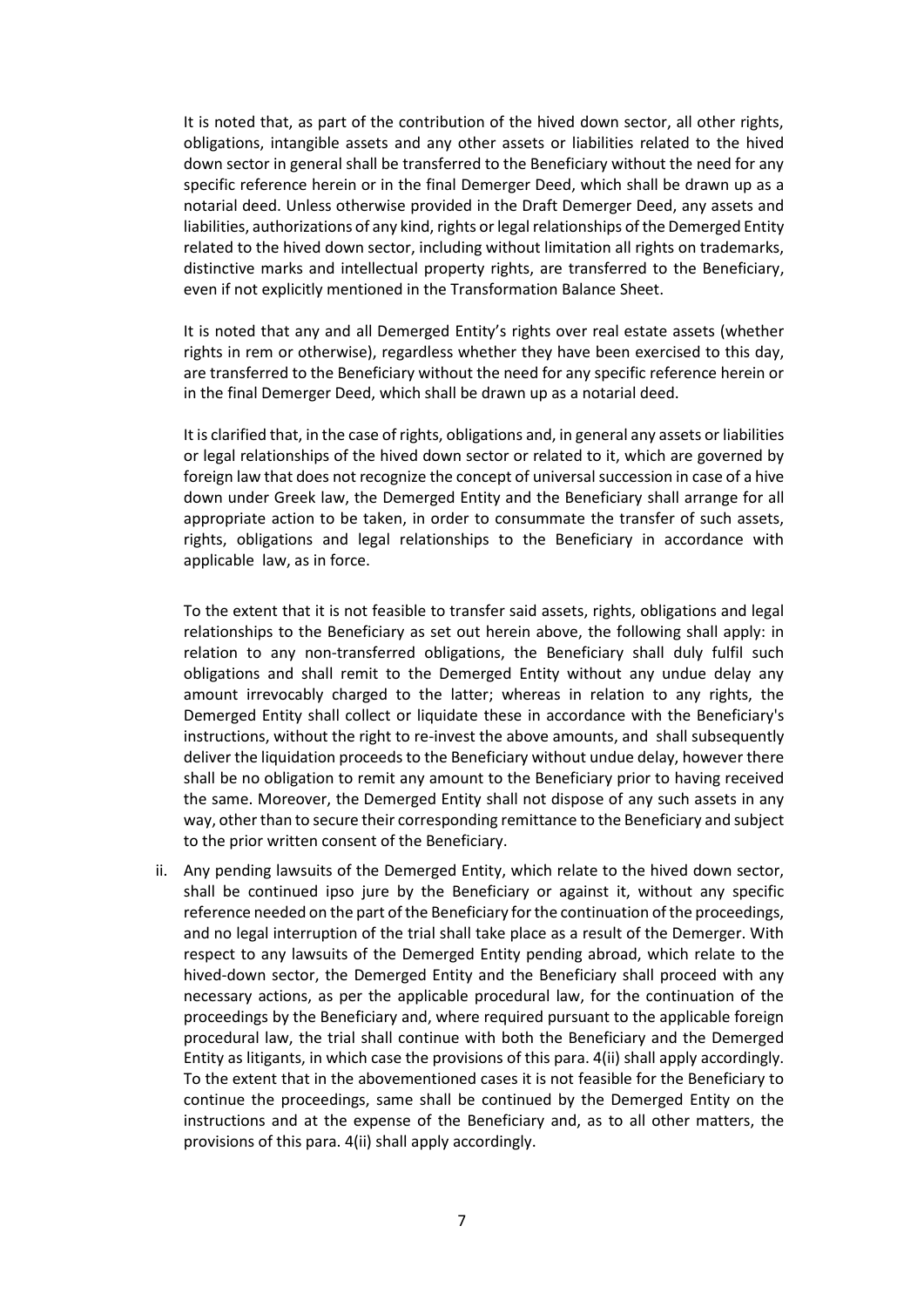It further noted that no particular advantages or rights are attributed to the experts, the members of the Board of Directors, or the internal auditors of the Demerged Entity in the context of the Demerger.

Finally, it is noted that, according to para. 9 of article 16 of L.2515/1997, in the context of the Demerger the notarial deed of demerger, the Articles of Associations, the contribution and transfer of the Demerged Entity's assets and liabilities, any relevant deed or agreement concerning the contribution or transfer of assets or liabilities or other rights and obligations, as well as any right in rem, contractual or other right, the shares to be issued, the resolution of the General Meeting of the Demerged Entity's shareholders, the participation ratio in the capital of the new credit institution, and any other agreement or deed required for the Demerger, the incorporation and the Articles of Association of the new credit institution, the publication thereof and the transcription of rights to registers are exempted from any tax stamp duties or other fees, contributions or rights in favour of the Greek State or other third party, including the fees, fixed and variable rights, allowances or other duties in favour of registrars.

### **C. Impact on the Demerged Entity's employees resulting from the Demerger**

The Demerger will have no adverse impact on the rights and obligations of the Demerged Entity's employees.

In particular, as of the completion of the Demerger, the Beneficiary will assume all rights and obligations deriving from the employment relationships and agreements of the Bank's personnel to be transferred to the Beneficiary in the context of the hive-down and the contribution of the banking activity sector pursuant to the provisions of presidential decree no. 178/2002. Specifically, all employees, who will be transferred to the Beneficiary, will enjoy the same employment terms and working conditions, and will retain in full the individual, business and sectoral agreements of the bank employee sector, their Work Regulation, group insurance policies, pension and medical-healthcare schemes and benefits, as well as all their employment rights and obligations in general. Moreover, all Human Resources Policies of the group will continue to apply.

The Demerger will also have no adverse effect on the rights and obligations of the employees that will remain with the Demerged Entity after the completion of the Demerger as a result of the activities that will be retained by the latter as set out in section A hereof. In particular, those employed under a Bank agreement, who will remain with the Demerged Entity, will continue their employment under the same employment terms and working conditions, and will retain the individual, business and sectoral agreements, current and future, of the bank employee sector. All rights and privileges of said employees deriving from the individual, business and sectoral agreements, as well as from group insurance policies, pension and medical-healthcare schemes, will continue to apply. Moreover, all Human Resources Policies of the group will also continue to apply in the Demerged Entity.

#### **D. Hellenic Financial Stability Fund Rights**

The Hellenic Financial Stability Fund (hereinafter referred to as the "**HFSF**") holds 115,375,400 shares of the Demerged Entity, representing approximately 26.42% of the share capital of the Demerged Entity.